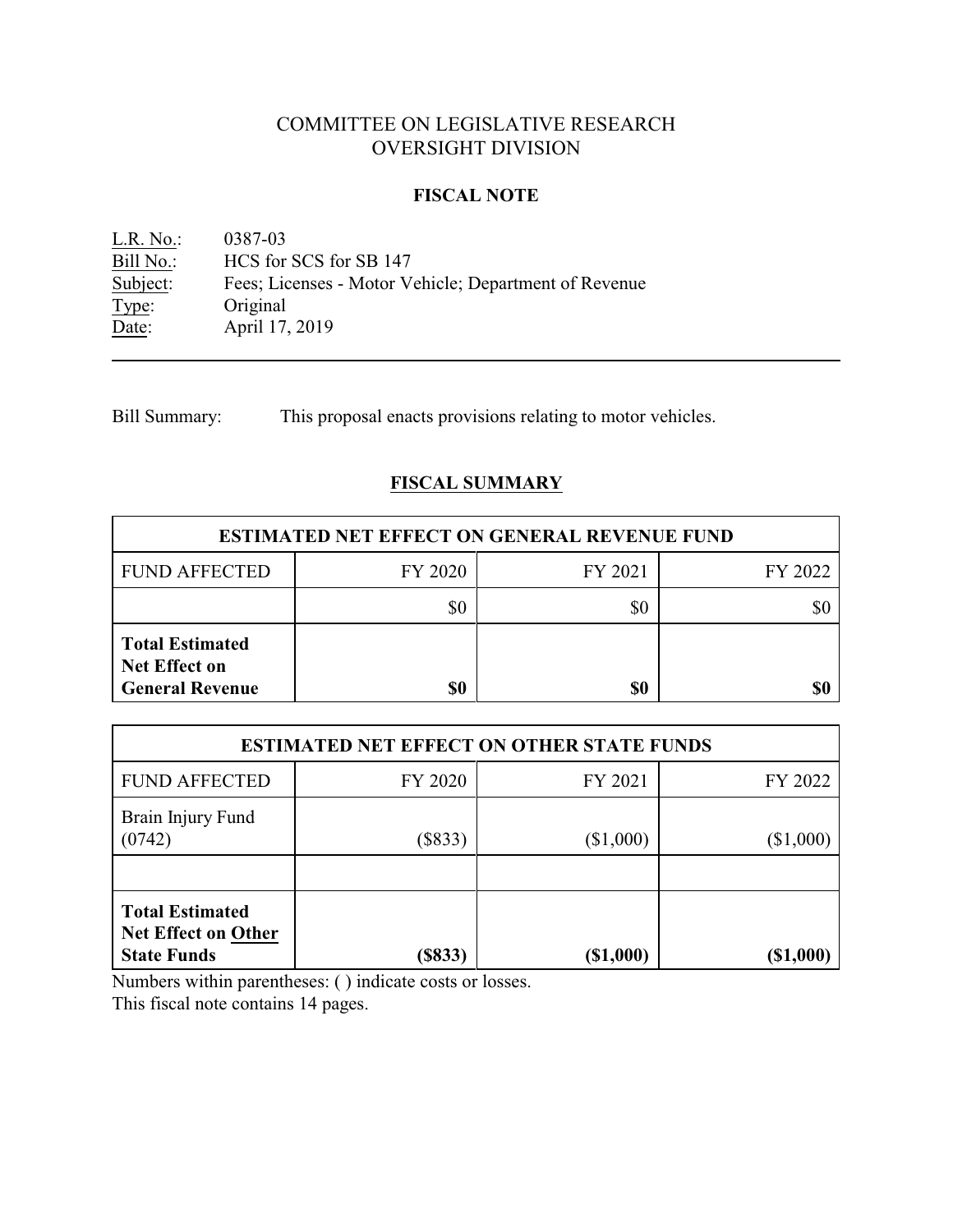L.R. No. 0387-03 Bill No. HCS for SCS for SB 147 Page 2 of 14 April 17, 2019

| <b>ESTIMATED NET EFFECT ON FEDERAL FUNDS</b>                        |         |         |         |  |
|---------------------------------------------------------------------|---------|---------|---------|--|
| <b>FUND AFFECTED</b>                                                | FY 2020 | FY 2021 | FY 2022 |  |
|                                                                     |         |         |         |  |
|                                                                     |         |         |         |  |
| <b>Total Estimated</b><br>Net Effect on All<br><b>Federal Funds</b> | \$0     | \$0     |         |  |

| <b>ESTIMATED NET EFFECT ON FULL TIME EQUIVALENT (FTE)</b>    |         |         |         |  |
|--------------------------------------------------------------|---------|---------|---------|--|
| <b>FUND AFFECTED</b>                                         | FY 2020 | FY 2021 | FY 2022 |  |
|                                                              |         |         |         |  |
|                                                              |         |         |         |  |
| <b>Total Estimated</b><br><b>Net Effect on</b><br><b>FTE</b> |         |         |         |  |

 $\Box$  Estimated Net Effect (expenditures or reduced revenues) expected to exceed \$100,000 in any of the three fiscal years after implementation of the act.

| <b>ESTIMATED NET EFFECT ON LOCAL FUNDS</b> |         |         |         |
|--------------------------------------------|---------|---------|---------|
| <b>FUND AFFECTED</b>                       | FY 2020 | FY 2021 | FY 2022 |
| <b>Local Government</b>                    | \$0     | \$0     | \$0     |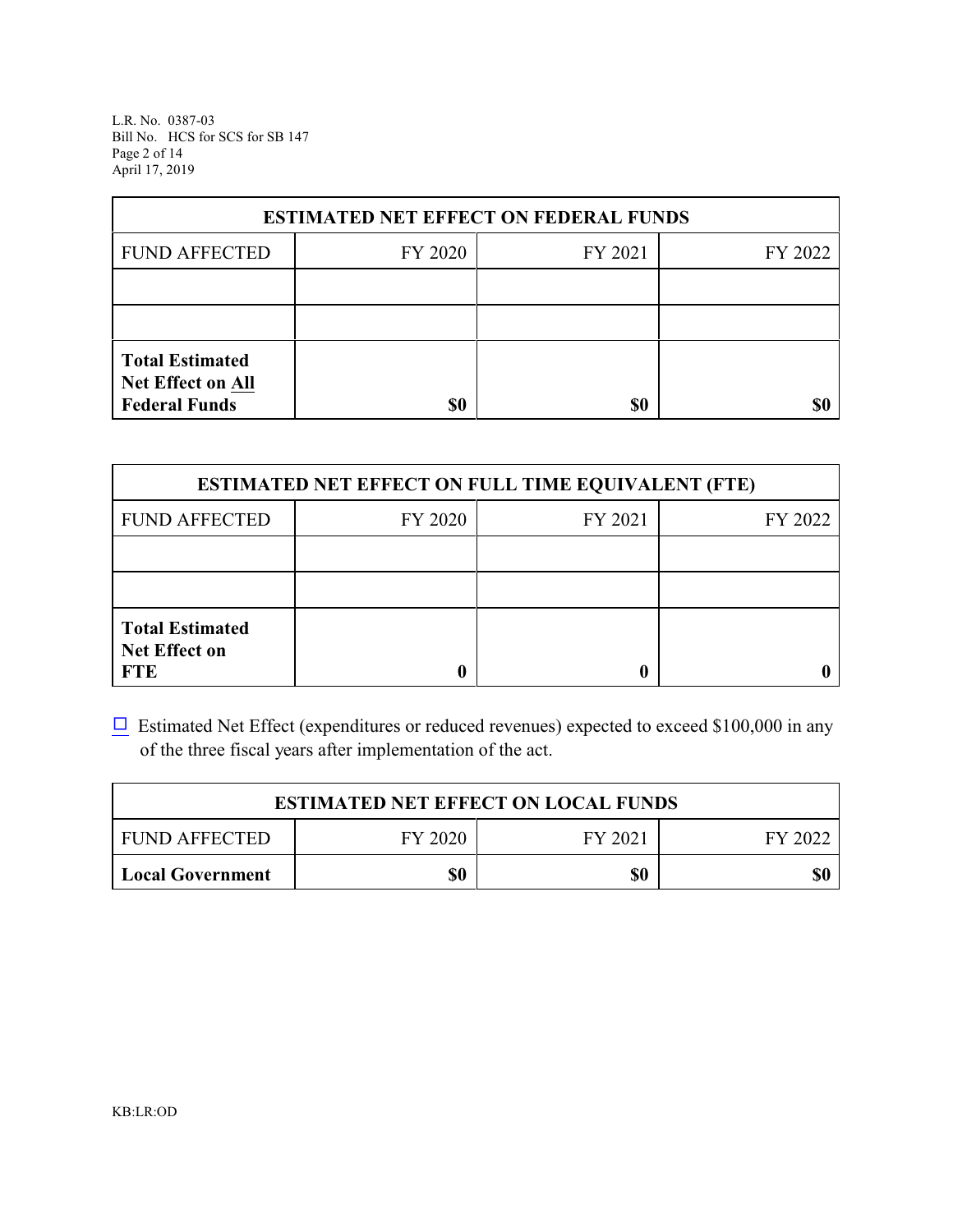L.R. No. 0387-03 Bill No. HCS for SCS for SB 147 Page 3 of 14 April 17, 2019

# **FISCAL ANALYSIS**

# ASSUMPTION

### §301.010 - Definition of Autocycle

Officials from the **Department of Revenue** assume the proposal will have no fiscal impact on their organization.

Officials from the **Department of Transportation** and **Department of Public Safety - Missouri Highway Patrol** each assume the proposal will have no fiscal impact on their respective organizations.

**Oversight** notes that the agencies mentioned above have stated the proposal would not have a direct fiscal impact on their organization. Oversight does not have any information to the contrary. Therefore, Oversight will reflect a zero impact on the fiscal note for these agencies.

#### §301.030 - Vehicle Registrations Renewal Periods

Officials from the **Department of Revenue** assume the proposal will have no fiscal impact on their organization.

Officials from the **Department of Transportation** and **Department of Public Safety - Missouri Highway Patrol** each assume the proposal will have no fiscal impact on their respective organizations.

**Oversight** notes that the agencies mentioned above have stated the proposal would not have a direct fiscal impact on their organization. Oversight does not have any information to the contrary. Therefore, Oversight will reflect a zero impact on the fiscal note for these agencies.

# §§302.020 and 302.026 - Protective Headgear for Motorcycle Operators

**Oversight** notes this provision is similar to SB 120 from 2019.

Officials at the **Department of Revenue (DOR)** assume the following regarding this proposal:

# *Administrative Impact*

To implement the proposed changes, the Department will be required to:

#### KB:LR:OD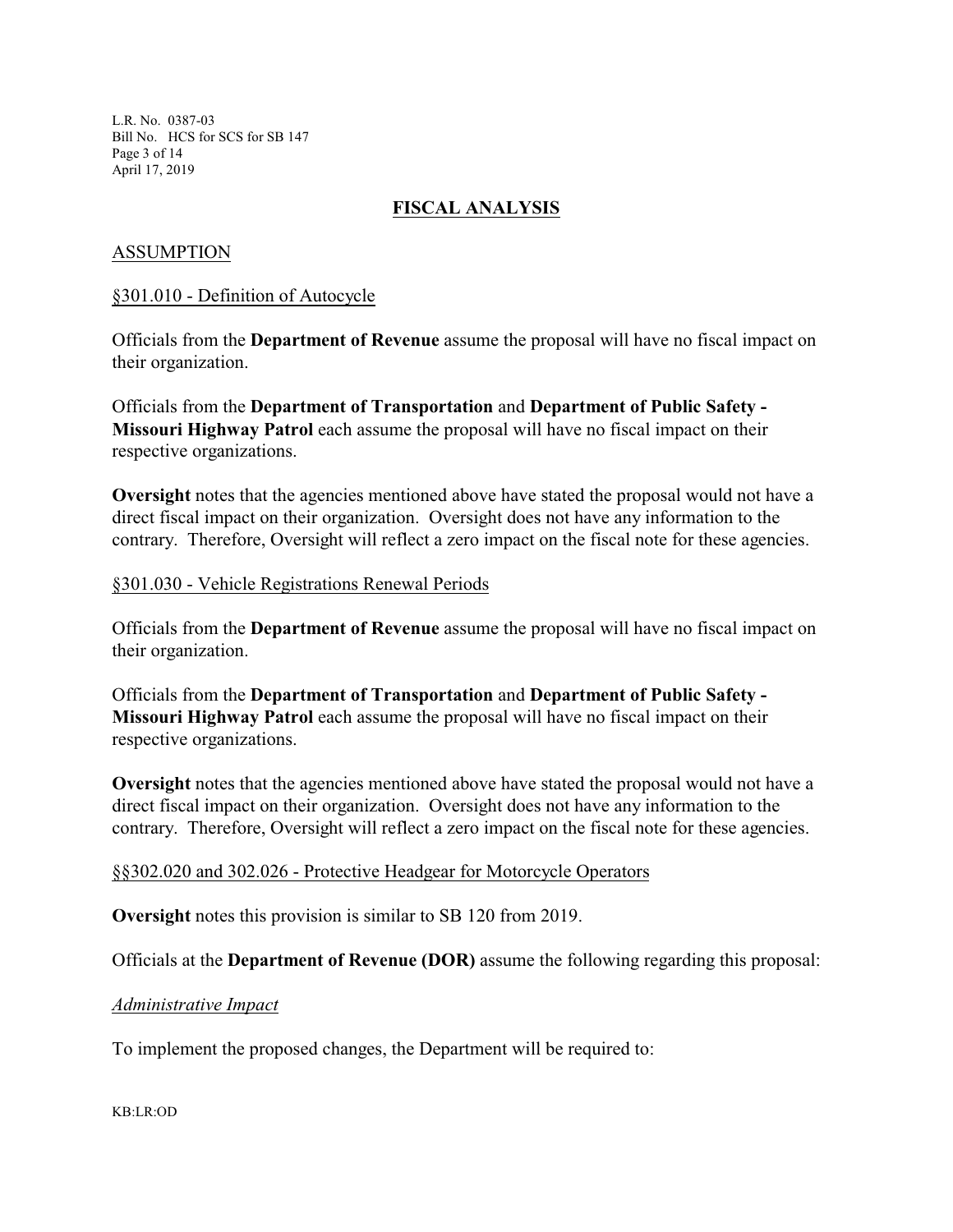L.R. No. 0387-03 Bill No. HCS for SCS for SB 147 Page 4 of 14 April 17, 2019

ASSUMPTION (continued)

#### *Administrative Impact* (continued)

- Update the Missouri Driver Guide;
- Update the Missouri Motorcycle Manual; and
- Update the Department website.

| <b>Total Costs</b>                                                       |                                                        | $= $1,381$            |
|--------------------------------------------------------------------------|--------------------------------------------------------|-----------------------|
| Total                                                                    |                                                        | $=$ \$764             |
| Management Analysis Spec I                                               | 20 hrs. @ \$18.42 per hr.                              | $= $368$              |
| FY 2020 - Personnel Services Bureau<br><b>Administrative Analyst III</b> | 20 hrs. @ \$19.80 per hr.                              | $=$ \$396             |
| Total                                                                    |                                                        | $=$ \$617             |
| Management Analysis Spec II<br><b>Revenue Manager</b>                    | 20 hrs. @ \$20.57 per hr.<br>10 hrs. @ \$20.59 per hr. | $= $411$<br>$=$ \$206 |
|                                                                          |                                                        |                       |

The Department anticipates that we will be able to absorb these costs and that there will be No Impact.

**Oversight** has no information to the contrary and will reflect a "no impact" to DOR for these provisions, on the fiscal note.

Officials from the **Department of Transportation (MoDOT)** assume the proposal will have no fiscal impact on their organization. MoDOT supports an all-rider helmet law as a mechanism to reduce disabling serious injuries and fatalities to riders of motorcycles.

Officials from the **Department of Insurance, Financial Institutions and Professional Registration**, **Office of Prosecution Services**, **Department of Public Safety - Missouri Highway Patrol** and **Department of Corrections** each assume the proposal will have no fiscal impact on their organization.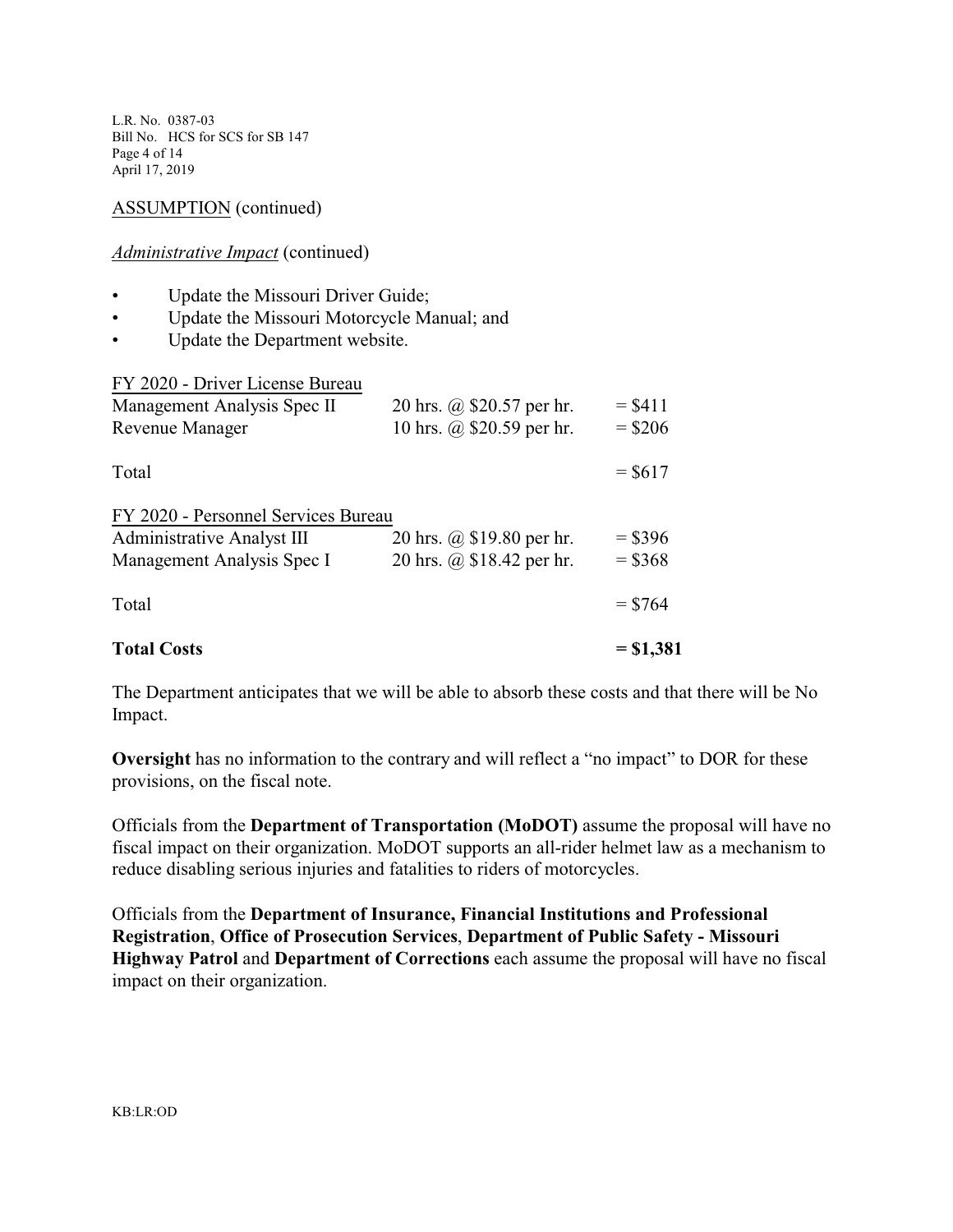L.R. No. 0387-03 Bill No. HCS for SCS for SB 147 Page 5 of 14 April 17, 2019

## ASSUMPTION (continued)

In response to the similar proposal from 2019 (SB 120), officials from the **Office of the State Public Defender** assumed the proposal would have no fiscal impact on their organization.

**Oversight** notes that the agencies mentioned above have stated the proposal would not have a direct fiscal impact on their organization. Oversight does not have any information to the contrary. Therefore, Oversight will reflect a zero impact on the fiscal note for these agencies.

In response to the similar proposal from 2019 (SB 120), officials from the **Department of Social Services (DSS)** assumed the following regarding this proposal:

Currently, all users of motorcycles and motortricycles are required to wear protective headgear when the vehicle is in motion. This bill clarifies that operators, riders, or passengers under the age of 18 are still required to wear protective headgear. It further requires any operator age 18 or older to wear protective headgear if they have been issued an instruction permit.

Section 302.026, RSMo, is added to authorize individuals age 18 or older to operate a motorcycle or motortricycle without wearing protective headgear if he/she can show proof of the following:

1) medical payment insurance coverage;

2) maintains proof of financial responsibility; and

3) coverage by a health insurance policy or other form of insurance providing coverage for such injuries.

# Division of Legal Services

The Division of Legal Services (DLS) defers to the MO HealthNet Division for any fiscal impact that SB 120 may have on the MO HealthNet program. SB 120 will not have a fiscal impact on DLS.

# Missouri Healthnet Division

Section 302.026, RSMo.:

The Missouri Healthnet Division (MHD) assumes the medical benefits provided under MO HealthNet meet the requirements as specified in the bill to operate a motorcycle without a helmet, whereas uninsured individuals would be prohibited from riding a motorcycle un-helmeted. There are two categories of individuals who would sustain severe traumatic brain injuries (TBI) and result in increased MO HealthNet expenditures.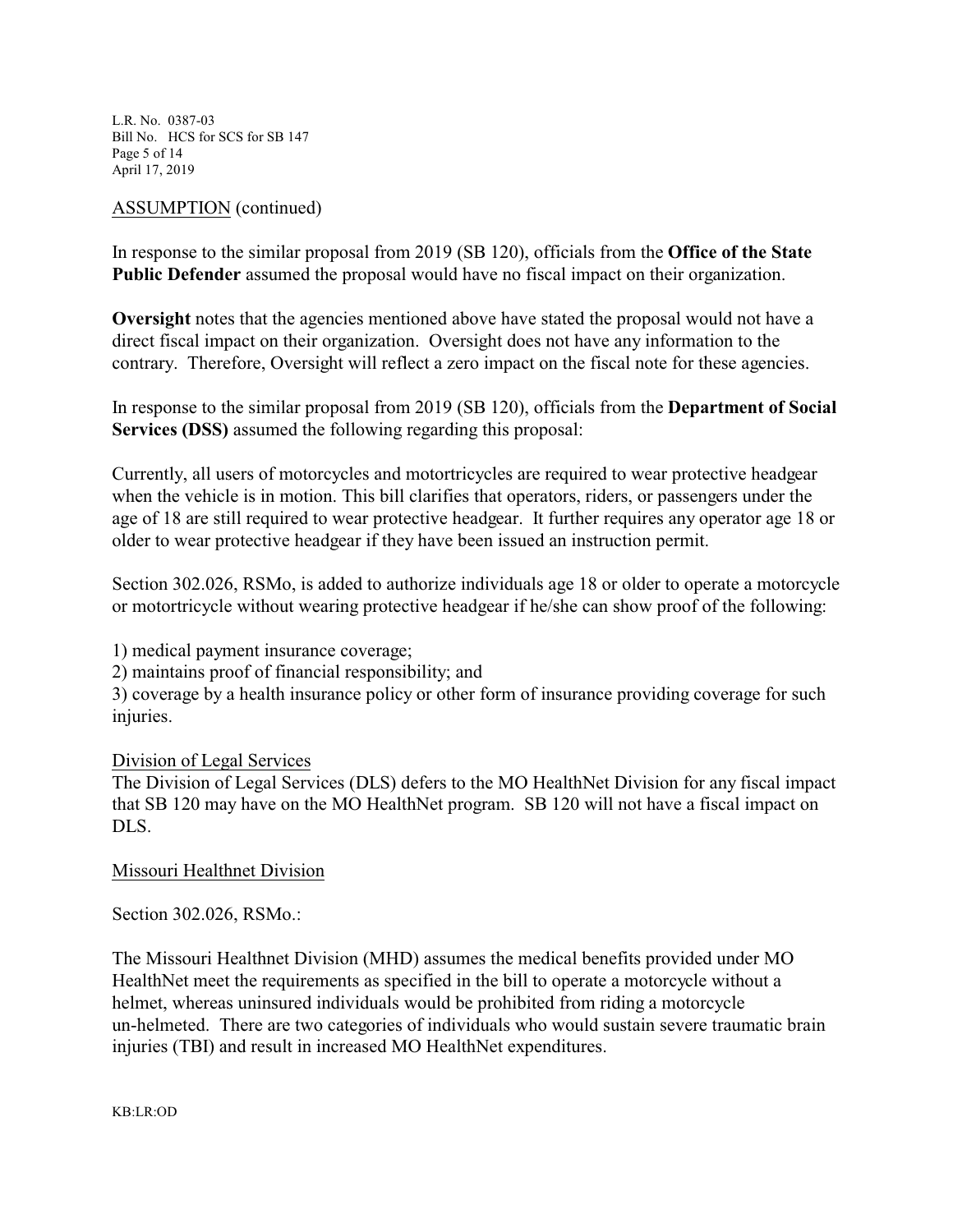L.R. No. 0387-03 Bill No. HCS for SCS for SB 147 Page 6 of 14 April 17, 2019

# ASSUMPTION (continued)

1) Individuals who are privately insured at the time of the accident, but sustain severe TBI and are unable to meet the higher premiums charged by private health insurance plans or are forced to spend down resources and become eligible for Medicaid because of their disability.

2) Individuals who are Medicaid recipients at the time of the accident and sustain severe TBI.

The Missouri State Highway Patrol reported 1,979 non-fatal injured persons resulting from motorcycle crashes in 2014. MHD assumes 95% of the injured persons were age 18 or older  $(1,979*95\% = 1,880.1)$  and all individuals were meeting the current state law requiring helmet use. Based on crash statistics from the National Highway Transportation and Safety Administration, 4.7% of helmeted motorcyclists involved in a crash suffered from severe TBI, whereas 7.3% of un-helmeted motorcyclists suffered from severe TBI. Therefore, MHD assumes 88.4 persons sustained severe TBI injuries in 2014 (most current data available) as a result of motorcycle crashes while wearing helmets (1,880.1\*4.7%). This number would increase to 137.2 individuals with severe TBI injuries if helmets were no longer required under state law (1,880.1\*7.3%). Therefore, it is estimated that 48.8 individuals will sustain severe TBI as a result of this legislation (137.2-88.4).

1) MHD assumes that of these 48.8 individuals, 30% will ultimately spend down their resources and qualify for Medicaid, and will be classified as totally and permanently disabled (PTD). MHD assumes that some individuals would qualify more quickly than others. MHD assumes that of those individuals with new TBIs, 15% would qualify within the first year, 22.5% would qualify within the second year, and 30% would ultimately qualify within three years.

Based on these assumptions, MHD assumes 7.3 new PTD in FY 2020, 18.3 in FY 2021, and 32.9 in FY 2022. In addition, MHD assumes that TBIs will be life-long injuries; therefore, the number of individuals being served under Medicaid will continue to compound.

Based on FY 2018 annual Medicaid expenditures for a recipient with PTD trended annually by a 2.1% inflationary factor, MHD estimates an annual first year cost of \$17,641 per person for a total first year cost of \$128,779 in FY 2020.

2) MHD further assumes that of the 48.8 individuals annually sustaining severe TBI as a result of this legislation, 8.23% (based on current Medicaid recipients ages 18-64 divided by the general Missouri population ages 18-64) will be Medicaid recipients at the time of the accident, or 4.0 individuals.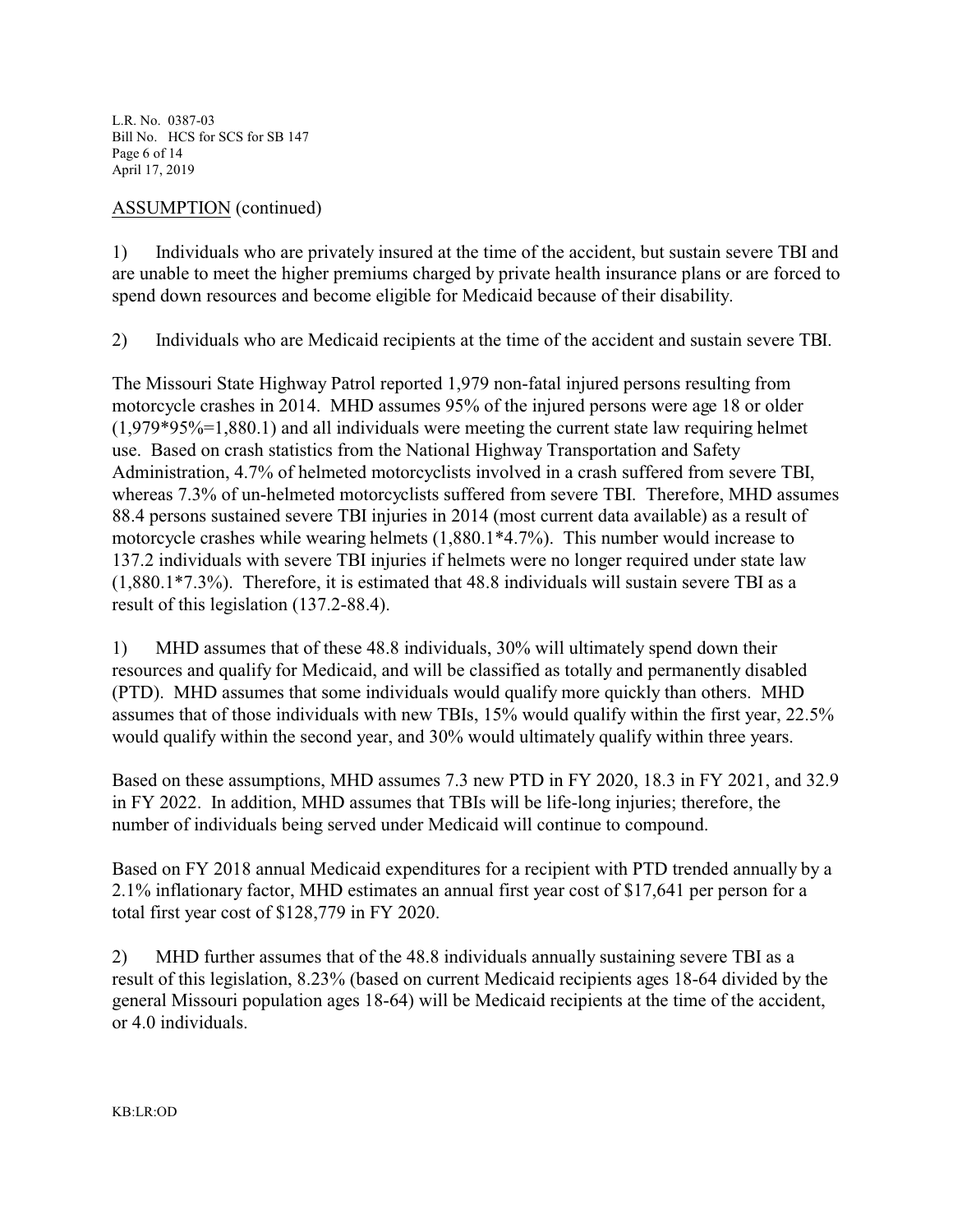L.R. No. 0387-03 Bill No. HCS for SCS for SB 147 Page 7 of 14 April 17, 2019

## ASSUMPTION (continued)

Based on a report issued by the Arkansas Spinal Cord Commission, the average acute care Medicaid costs for TBI was \$15,783 (average from 2007-2012). This initial cost was inflated by a three year average Hospital Market Basket Trend from SFY 2010 through SFY 2018. Therefore, the initial hospitalization cost is estimated to be \$20,601 per person in FY 2020 or \$82,404.00 (\$20,601\* 4.0 individuals).

The one-time acute care costs are in addition to the annual cost to care for a person with TBI. The average cost for a custodial parent (based on FY 2018 expenditures) is \$6,594. MHD assumes annual expenditures will increase to the PTD level for an annual increase of \$10,329 per person sustaining a TBI as a result of this legislation. This amount is trended annually by 2.1%. MHD estimates the annual costs for caring for an individual with TBI will be \$41,315 (\$10,328.71\* 4.0 individuals each year).

The total annual cost for individuals who are Medicaid recipients at the time of the accident is \$125,472 (\$82,404.00+ \$43,945.43). MHD assumes that TBIs will be life-long injuries; therefore, the number of individuals being served under Medicaid will continue to compound.

This cost reflects expenditures incurred by the Division of MO HealthNet. Any Medicaid services incurred by the Department of Health and Senior Services (DHSS) and the Department of Mental Health (DMH) will be included in their responses.

MHD estimates the total impact as follows:

FY 2020: Total - \$254,252; GR - \$87,493; Federal - \$166,759 FY 2021: Total - \$502,267; GR - \$172,840; Federal - \$329,427 FY 2022: Total - \$826,793; GR - \$284,516; Federal - \$542,277

Each year, an additional 14.6 privately insured individuals would gradually become eligible for Medicaid as a result of a severe head injury sustained while riding a motorcycle without a helmet. 4.2 Medicaid recipients would sustain severe head injuries annually while riding a motorcycle without a helmet.

Until the FY 2020 budget is final, the Department cannot identify specific appropriations.

Officials from the **Department of Health and Senior Services (DHSS)** assume the following regarding this proposal: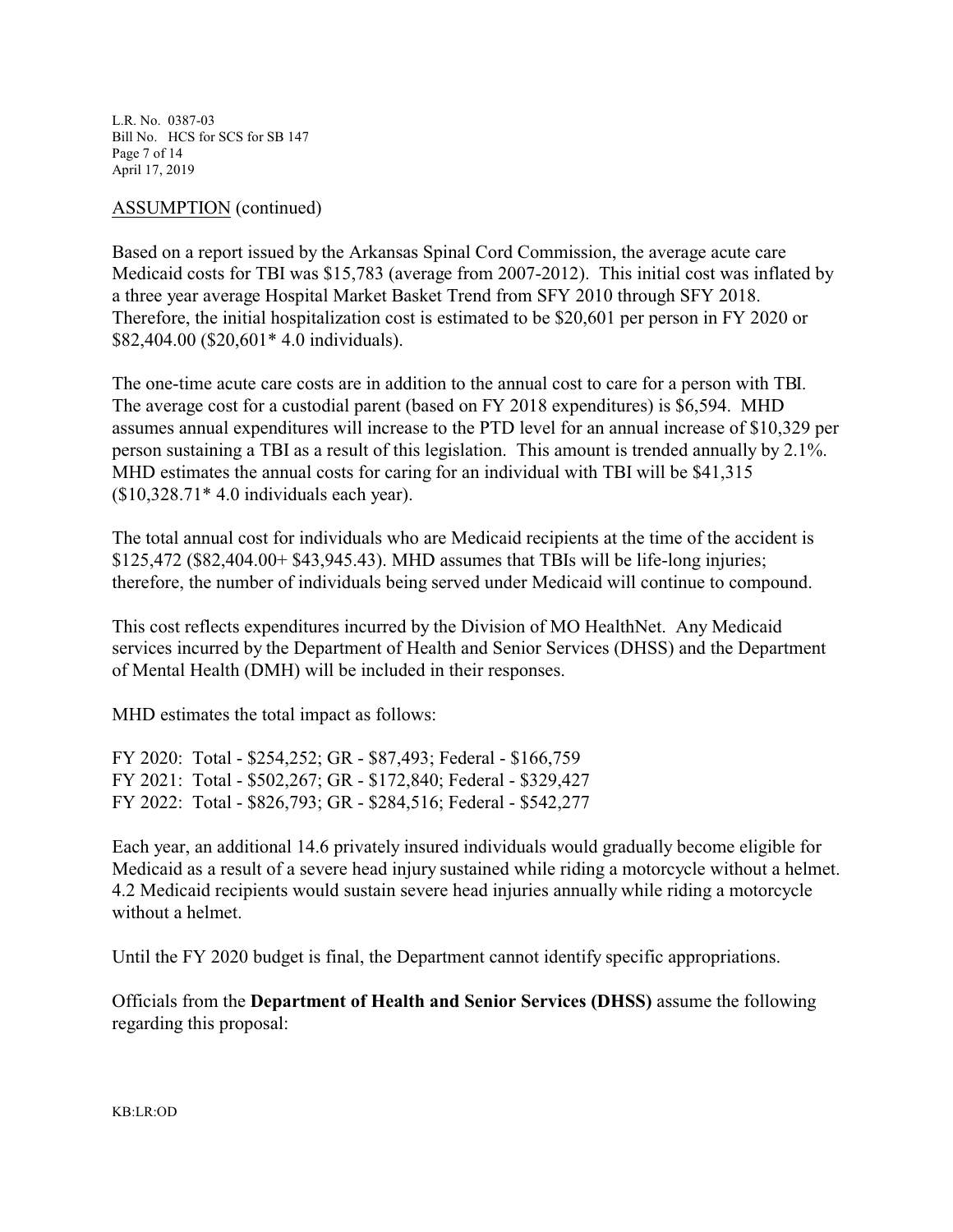L.R. No. 0387-03 Bill No. HCS for SCS for SB 147 Page 8 of 14 April 17, 2019

## ASSUMPTION (continued)

Changing the helmet law will increase the number of individuals incurring a traumatic brain injury, thus there will be an increase in participants requesting services through the following programs: Adult Brain Injury (ABI), Children and Youth with Special Health Care Needs (CYSHCN), Healthy Children and Youth (HCY), and Medically Fragile Adult Waiver (MFAW).

Based on motorcycle crash statistics provided by the Missouri State Highway Patrol, there were 2,044 personal injuries that resulted from motorcycle crashes in 2017.

Of these 2,044 injuries, 125 involved persons age 18 to 20 and 1,698 involved persons age 21 through 64. According to a National Occupant Protection Use Survey, it is estimated that half of those persons would not be wearing a helmet if this proposed legislation is passed; resulting in 62.5 (age 18-20) and 849 (age 21-64) individuals involved in a motorcycle crash while not wearing a helmet (125 x .50 = 62.5 and 1,698 x .50 = 849).

Based on assessment of other states, if 50 percent of those individuals experience a traumatic brain injury (TBI), and 50 percent of those with a TBI are eligible for program enrollments, there would be 16 additional participants dually enrolled in CYSHCN and HCY (62.5 x .50 x .50 = 16), with 50 percent (or 8 participants) of the HCY enrollments aging out into the MFAW Program in subsequent years (16 x .50 = 8), and 212 additional enrollments to the ABI Program per year  $(849 \times .50 \times .50 = 212).$ 

The average cost per participant for CYSHCN is \$821.37 per year. The total needed for CYSHCN services would be \$13,142 (\$821.37 x 16 participants) per year.

Both HCY and MFAW are partially federally funded at 65.588 percent federal and 34.412 percent state Medicaid match (FY 2020 FMAP rate). The average cost per participant to provide services through the HCY Program is \$21,042 per year. The total needed for HCY services would be \$336,676 (\$21,042.27 x 16 participants), funded as \$220,819 by federal and \$115,857 by the state.

The average cost per participant to provide services through the MFAW Program is \$99,451 per year. The total needed for services through the MFAW Program would be \$795,606 (8 MFAW participants x \$99,450.78), funded as \$518,759 by federal and \$276,847 by the state.

The current average cost per participant to provide rehabilitation services through the ABI Program is \$3,281 per year. The total needed for rehabilitation services would be \$695,572 (\$3,281 x 212 participants).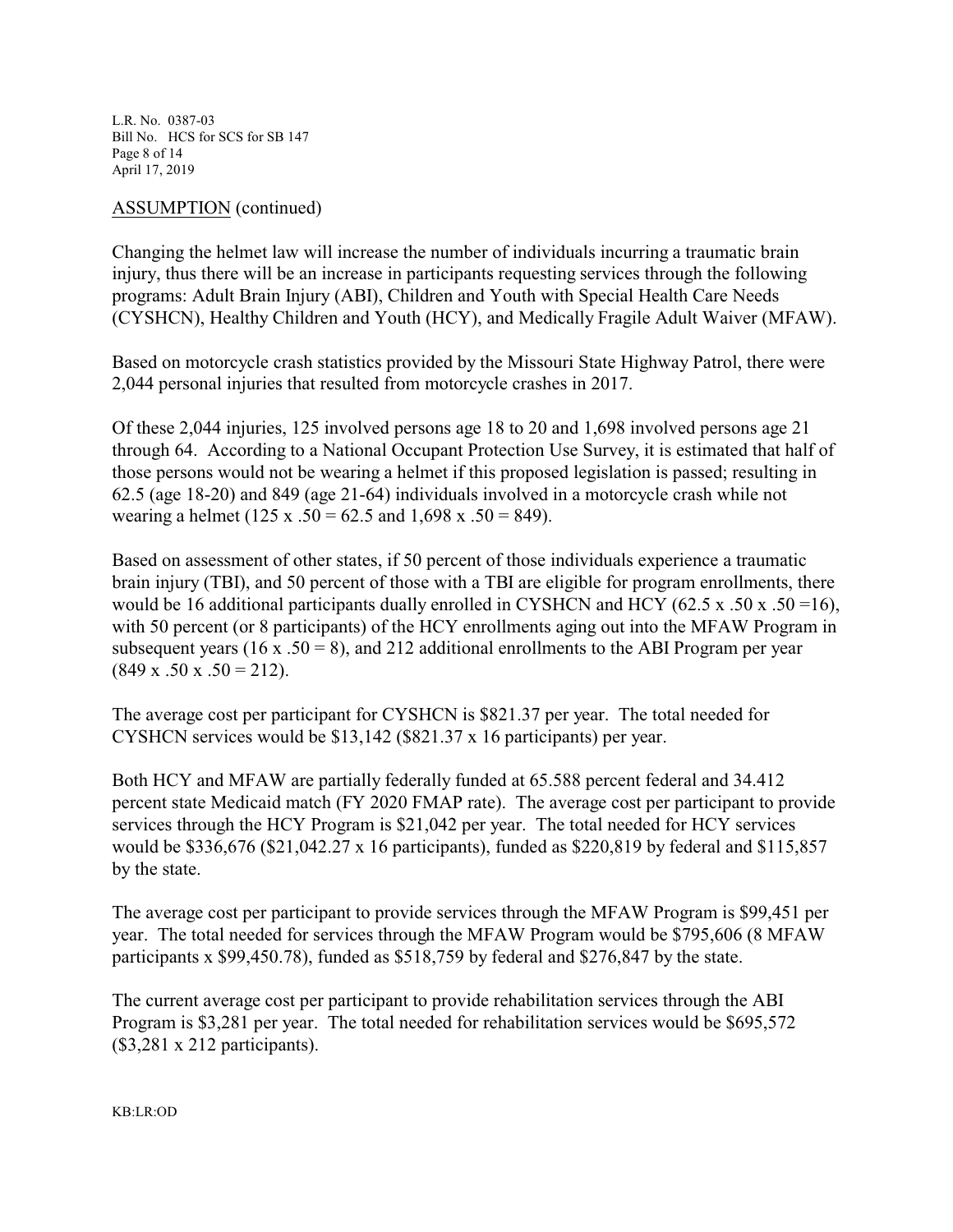L.R. No. 0387-03 Bill No. HCS for SCS for SB 147 Page 9 of 14 April 17, 2019

### ASSUMPTION (continued)

The increase in participants would also require the ABI Program to add six additional Service Coordinators, based on the fact that currently there is an average of 40 participants per Service Coordinator caseload (212/40 participants per Service Coordinator).

Service Coordinators provide case management for participants enrolled in the ABI Program and are contracted through local public health agencies (LPHA) at a cost of \$61,800 per Service Coordinator. The total needed for all six additional Service Coordinators would be \$370,800 (\$61,800 x 6 Service Coordinators).

Participation in the ABI Program is subject to available funding and without additional funding any potential new participants will be added to a waiting list for rehabilitation services. In Fiscal Year 2018, there were 135 Missourians on the ABI Program wait list, with a wait time of over 243 days before rehabilitation services were provided through the program. It is clear that additional program participants would result in the ABI Program requesting additional funding for the program.

Given that CYSHCN and HCY participants age out of the programs by age 21, it is estimated that the influx of these two programs' new participants will be offset each year by the outflux of the programs' participants. The impact to the ABI and MFAW Programs will be additional participants each year (additional annual impact plus the impact from the previous year) since the average length of enrollment in the program is greater than the three years estimated in this fiscal note. Given that one of the eligibility requirements for the MFAW Program is that the program participant ages out from the HCY Program, the additional impact on MFAW will not be experienced until Fiscal Year 2021.

#### Brain Injury Fund

Currently there is a two dollar surcharge collected for the Brain Injury Fund (Section 304.028, RSMo) from the fines assessed for each citation given for failure to wear protective headgear. If it is no longer illegal to not wear protective headgear for those age 18 and over, it would cause a decrease in the amount collected for the Brain Injury Fund.

According to the Missouri State Highway Patrol there were 542 citations made in 2016 and 447 citations in 2017 for failure to wear protective headgear while riding a motorcycle for those age 18 and older. This is an average of 495 citations each year. Therefore it is estimated that revenue to the Brain Injury Fund will decrease by approximately \$1,000 each year from the current level of collection.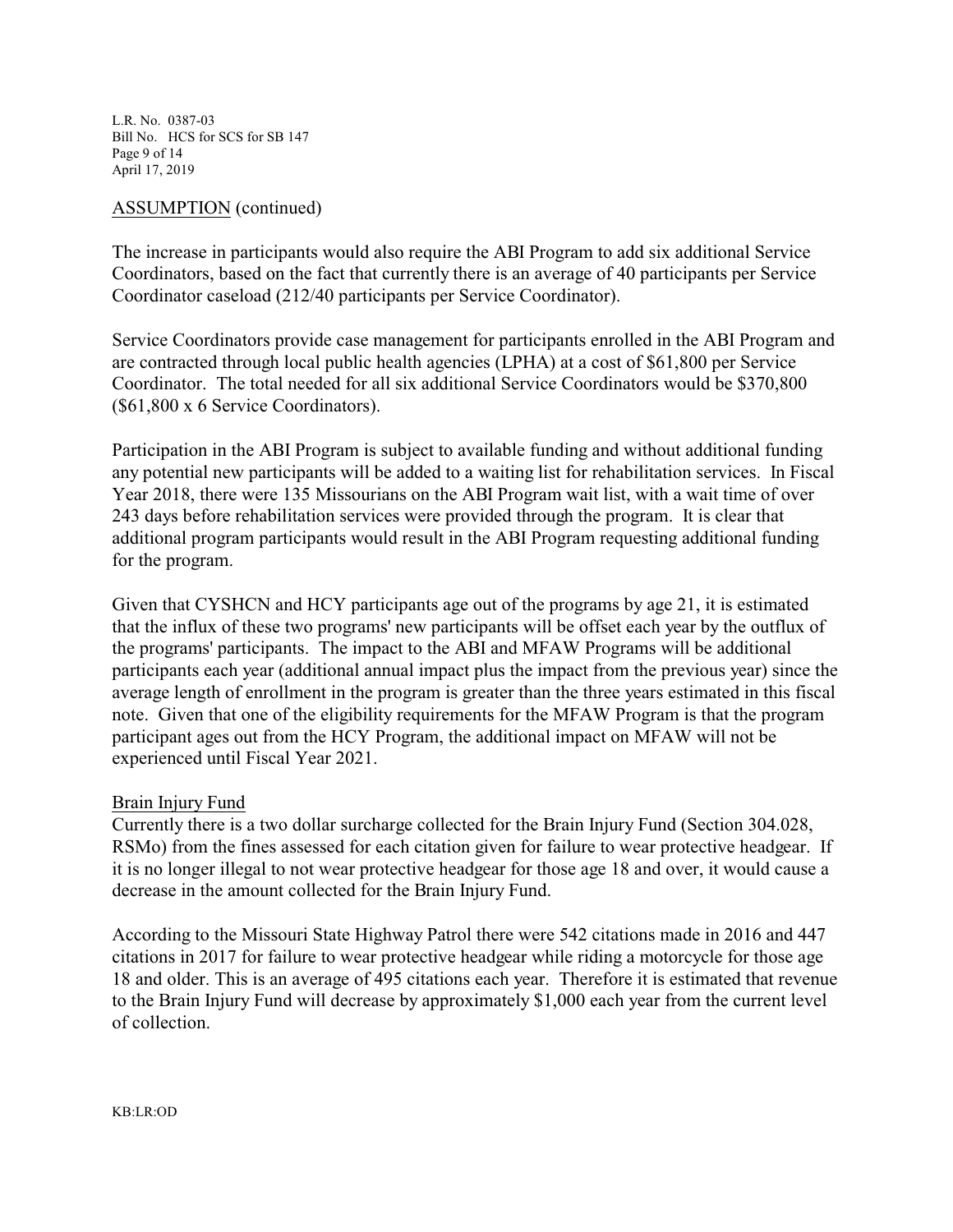L.R. No. 0387-03 Bill No. HCS for SCS for SB 147 Page 10 of 14 April 17, 2019

## ASSUMPTION (continued)

**Oversight** does not have any information to the contrary in regards to DHSS's assumptions; therefore, Oversight will reflect DHSS's loss of revenue on the fiscal note.

**Oversight** notes the Brain Injury Fund (0742) had a fund balance of \$785,880 as of January 2019.

Officials from the **Department of Mental Health (DMH)** assume the following regarding this proposal:

Currently, the Division of Developmental Disability (DD) waiver programs' eligibility requirements mandate that a diagnosis of developmental disability be assigned prior to the age of 22 for inclusion into a waiver program, except for an intellectual disability, which must be assigned prior to the age of 18 (see Section 630.005, RSMo). This proposal would allow for expansion of the number of eligible DD Medicaid Waiver participants, in that riders 18 to 21 years of age could sustain a traumatic brain injury (TBI) while operating a motorcycle or motortricycle without protective headgear, thereby potentially qualifying them for DD waiver services.

DD estimates an average cost per day of \$393 (\$143,445 / yr.) for residential services. Utilizing the methodology below, the following increased costs could occur: \$246,810 state share increased cost per year, plus \$470,415 federal share increased cost per year. The total increased cost per year could equal \$717,225. This estimate could also rise and fall based on the federal FMAP for DMH Medicaid waiver services.

Data from the Missouri State Highway Patrol, United States Census Bureau, Centers for Disease Control, and fiscal data from the Division of Developmental Disabilities were utilized to arrive at an estimated fiscal impact.

For this analysis, the DMH assumes riders 18-21 years of age would be in compliance with Section 302.026.1, RSMo. at the time of a motorcycle crash resulting in TBI, and would carry the proposed minimum medical payment or other insurance coverage of \$1 million. Given the nature of treating TBI in a hospital setting and current inpatient healthcare costs, we assume this amount of coverage would serve to defray or cover an individual's medical bills, but would not serve as a mitigating eligibility factor for future placement in a DMH waiver program.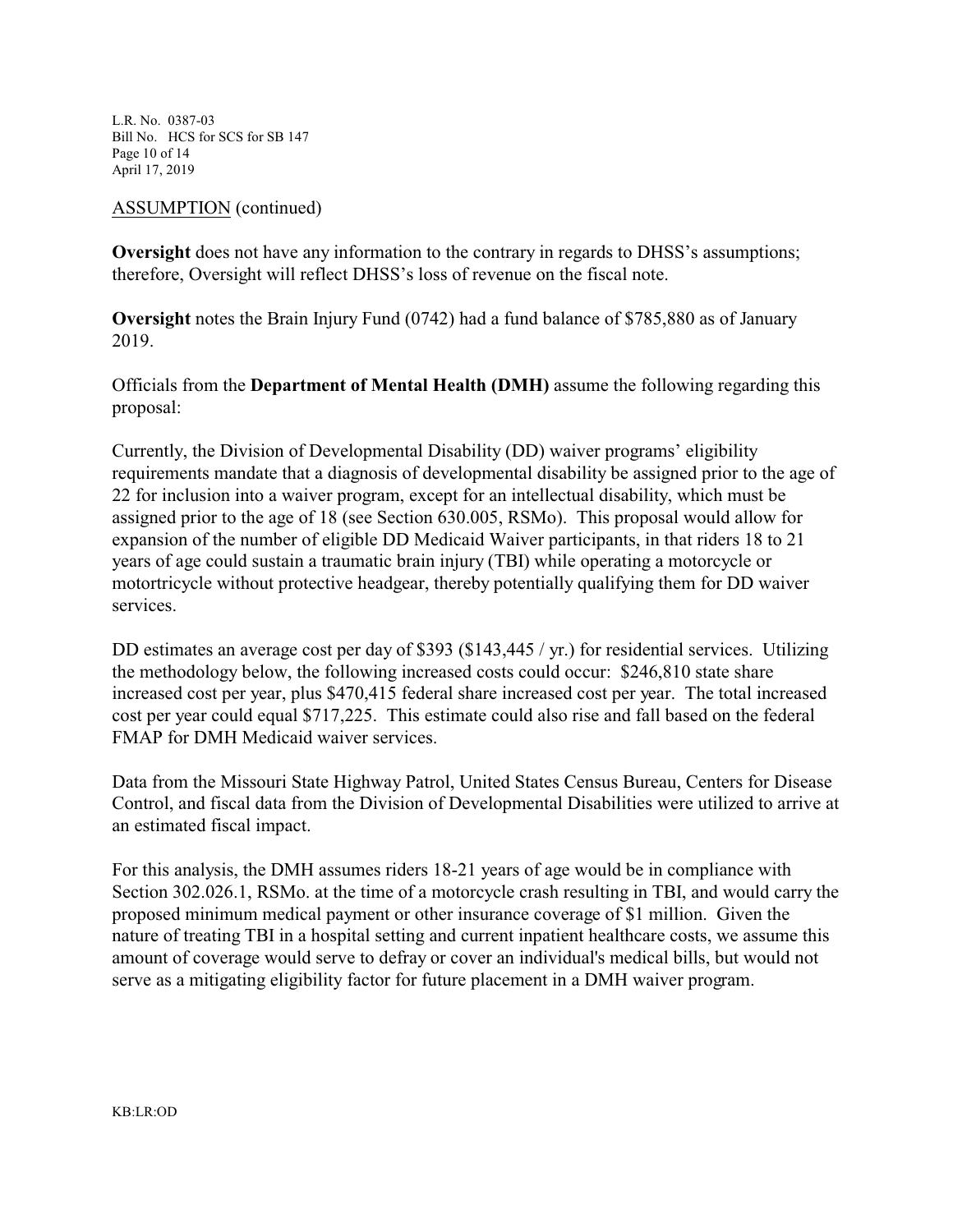L.R. No. 0387-03 Bill No. HCS for SCS for SB 147 Page 11 of 14 April 17, 2019

# ASSUMPTION (continued)

#### Crash Rates

The MO State Highway Patrol reports 1,847 personal injury motorcycle crashes in 2016, injuring 2,183 people (see Missouri State Highway Patrol, Statistical Analysis Center, Missouri Traffic Safety Compendium, Report Year 2016, Report 7.1 - Crashes Involving Motorcycles by Crash Severity and Personal Injury Severity). Link:

http://www.mshp.dps.missouri.gov/MSHPWeb/SAC/Compendium/TrafficCompendium.html#

The State's ten year average for motorcycle crashes between 2007 and 2016 is 1,840 and 2,146 for persons injured (see Report 7.1 for the years 2007 through 2016 - same link as above). In 2016, the number of crashes increased 6.33% from the preceding year (see Missouri State Highway Patrol, Statistical Analysis Center, Missouri Traffic Safety Compendium, Report Year 2016, Report 7.2 - Motorcycle Involved Crashes by Annual Percent Change - same link as above).

Based on available data for 2012 through 2016, projections indicate Missouri will have experienced an average of 2,128 motorcycle crash injuries per year between 2017 and 2021 (see Missouri State Highway Patrol, Statistical Analysis Center, Missouri Traffic Safety Compendium, Report 7.1 - Crashes Involving Motorcycles by Crash Severity and Personal Injury Severity for the years 2012 through 2016 - same link as above).

# State Demographics

The United States Census Bureau estimates that in 2017 the percentage of persons aged 18 to 21 years old residing in Missouri comprised 5.218% of the total state population, or 319,000 persons out of 6,113,532 (Citation: Annual Estimates of the Resident Population by Single Year of Age and Sex for the United States, States, and Puerto Rico Commonwealth: April 1, 2010 to July 1, 2017 Source: U.S. Census Bureau, Population Division Release Date: June 2018).

# Head Injury Rate of Occurrence

The federal Centers for Disease Control reports an incidence rate for head injury requiring hospitalization of 81.2 per 100,000 people aged 15-24. The Centers for Disease Control released this report in 2010, which is the most recent in-depth national-level study on the frequency of TBI-related medical encounters, including hospitalization and emergency department visit data for the years 2002-2006. Comparing this data to the census data previously discussed yields an estimate of 259 persons aged 18 to 21 per year in Missouri who will experience a head injury requiring hospitalization (persons aged 18 to 21 in MO / CDC unit of measurement x CDC incidence rate).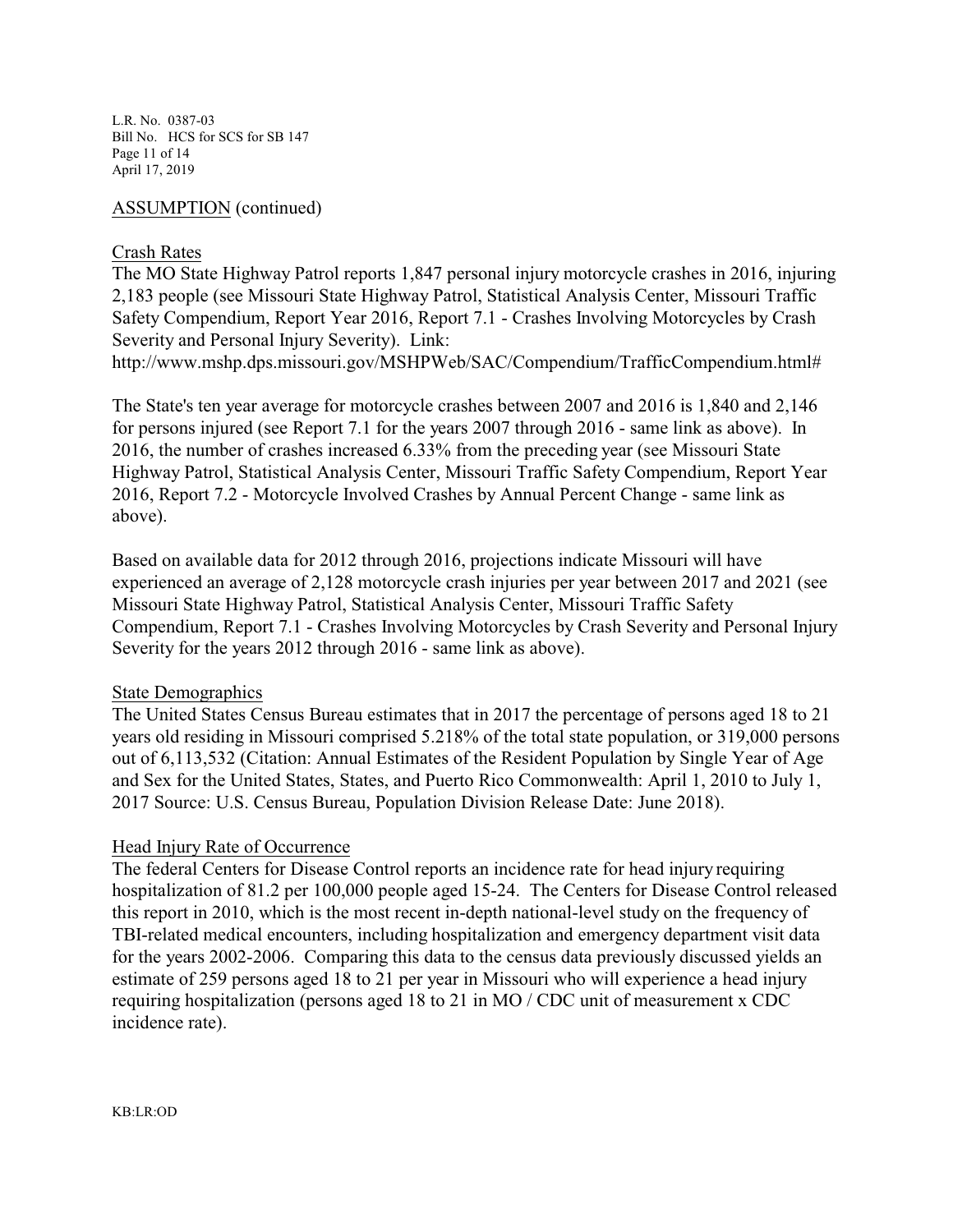L.R. No. 0387-03 Bill No. HCS for SCS for SB 147 Page 12 of 14 April 17, 2019

# ASSUMPTION (continued)

# DD Community Placements & Cost Estimate

In 2018, the Division of DD admitted 46 individuals with head injuries (data is based on the diagnosis entered in DMH's client services system when the consumer is admitted).

DD estimates an average cost per day of \$393 (\$143,445/yr.) for residential services.

- The state share of this cost in FY 2020 is \$49,362 (\$143,445 x 34.412% state share  $=$ \$49,362).
- The federal share of this cost in FY 2020 is \$94,083 (\$143,445 x 65.588% federal share  $=$ \$94,083).
- The total cost in FY 2020 is \$717,225.

# Estimated Annual Fiscal Impact

Assuming a 5% rate of TBI incidence due to motorcycle crashes for each year between 2019 and 2023 for individuals aged 18 to 21 in Missouri, a total of 25 additional individuals or 5 people per year could become eligible for DD waiver services.

Utilizing the Division of DD's cost estimates for FY 2020, this represents an annual increased cost to the DMH of \$246,810 of general revenue per year (\$49,362 x  $5 = $246,810$ ). In addition, there would be an annual increased cost to the DMH of \$470,415 of federal funds per year  $($94,083 \times 5 = $470,415).$ 

The Department assumes we would receive the federal Medicaid match dollars. Thereby making the net cost to DMH the \$246,810 per year in general revenue funds.

**Oversight** assumes some people 18 and over could choose not to wear protective headgear as a result of this proposal. Accordingly, there may be an increase in injuries or the severity of injuries to motorcyclists not wearing protective headgear which may **indirectly** result in increased costs to the state. Oversight assumes no **direct** fiscal impact to state and local governments from the protective headgear exemption.

**Oversight** also assumes the Department of Health and Senior Services and the Department of Mental Health will request increased appropriations depending on the actual increases in TBI paid for by the state.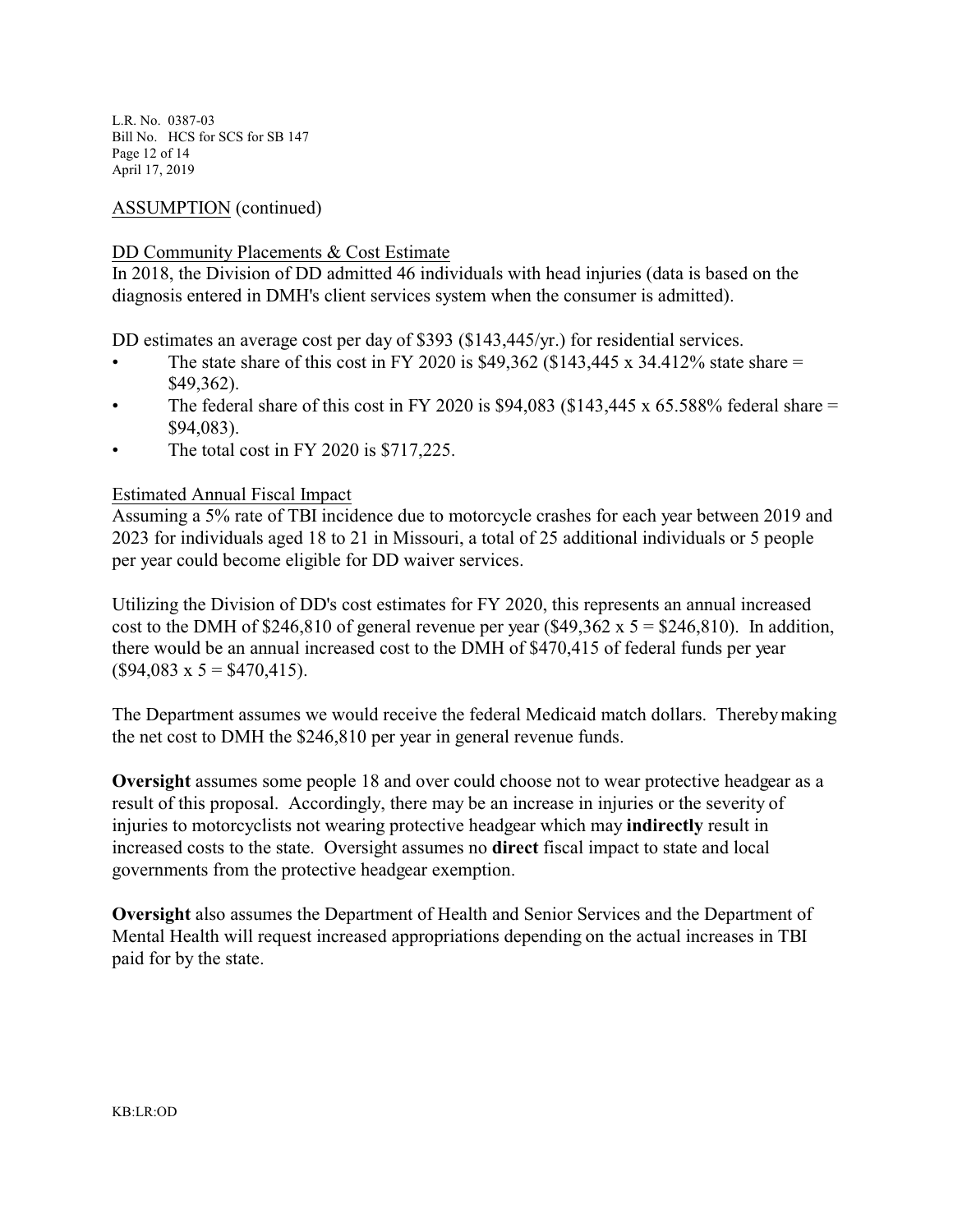L.R. No. 0387-03 Bill No. HCS for SCS for SB 147 Page 13 of 14 April 17, 2019

| FISCAL IMPACT - State Government                                                                                     | FY 2020<br>$(10 \text{ Mo.})$ | FY 2021     | FY 2022     |
|----------------------------------------------------------------------------------------------------------------------|-------------------------------|-------------|-------------|
| <b>BRAIN INJURY FUND</b>                                                                                             |                               |             |             |
| $Loss - DHSS - \frac{65302.020 \& 302.026 -$<br>loss of fine revenue due to helmets no<br>longer being required p. 9 | $(\$833)$                     | (\$1,000)   | (\$1,000)   |
| <b>ESTIMATED NET EFFECT ON THE</b><br><b>BRAIN INJURY BUND</b>                                                       | (S833)                        | $(\$1,000)$ | $(\$1,000)$ |
| FISCAL IMPACT - Local Government                                                                                     | FY 2020<br>$(10 \text{ Mo.})$ | FY 2021     | FY 2022     |
|                                                                                                                      | <u>\$0</u>                    | <u>\$0</u>  | <u>\$0</u>  |

# FISCAL IMPACT - Small Business

No direct fiscal impact to small businesses would be expected as a result of this proposal.

# FISCAL DESCRIPTION

This proposal specifies that fees for the renewal of noncommercial motor vehicle registrations would be due at the end of the month after the registration expires.

This proposal also changes the definition of autocycle.

Currently, every person operating or riding a motorcycle or motortricycle is required to wear protective headgear.

This act provides that persons under the age of 18 who are operating or riding as a passenger on a motorcycle or motortricycle shall wear a helmet when the vehicle is in motion. Similarly, a person who is 18 or older, is operating a motorcycle or motortricycle, and who has been issued an instruction permit shall wear a helmet when the vehicle is in motion.